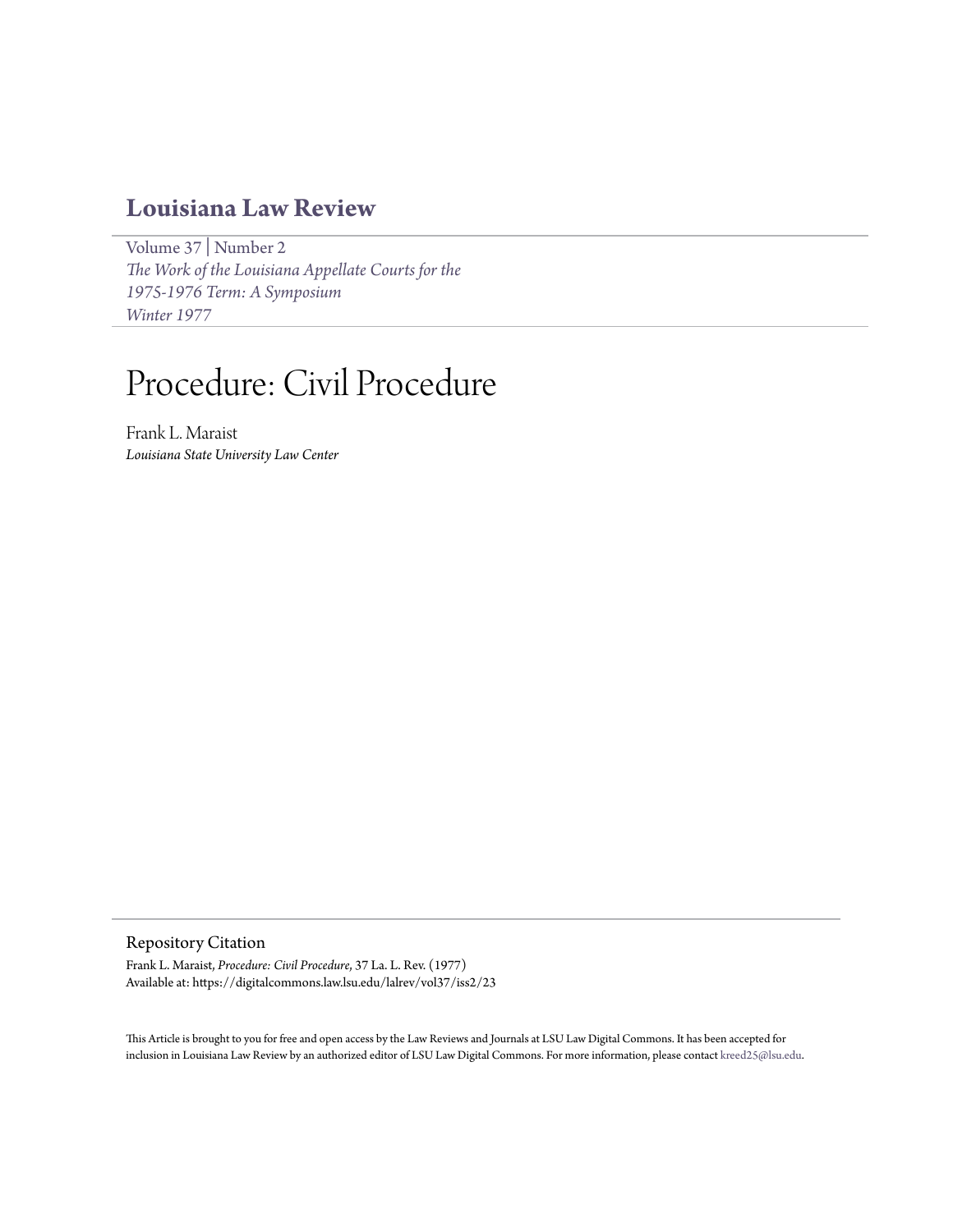## **PROCEDURE**

#### CIVIL PROCEDURE

#### *Frank L. Maraist\**

#### PROCEDURAL CAPACITY

Lack of procedural capacity is waived unless asserted in a dilatory exception prior to answer. An unemancipated minor lacks procedural capacity, but does he have the capacity to waive it **by** failing to urge the dilatory exception? Article 2002, which provides that a judgment against an incompetent not represented as required **by** law is an absolute nullity, seems to imply that he does not. In *Nicosia v. Guillory, I* suit was brought against an unemancipated minor who retained counsel and filed an answer. The supreme court upheld the waiver of lack of procedural capacity, but carefully pointed out that the minor defendant had attained majority prior to trial. The result seems proper, because the defendant was capable of assisting counsel and exercising discretion on issues arising during the course of litigation. One may hypothesize situations, however, in which upholding the waiver will produce a result at odds with the policy underlying the requirement that a valid judgment can not be rendered against an incompetent who is not represented in the manner provided **by** law.

#### **EXCEPTIONS**

A defendant may raise through the dilatory exception the objection that the plaintiff's demand is premature;<sup>2</sup> the function of this objection is to avoid trial on the merits where some fact necessary to the validity of plaintiff's claim has not yet occurred, or where plaintiff's right to seek the judicial resolution of the claim has not matured. The exception was reviewed by appellate courts in two significant cases during the past term.

Louisiana Civil Code article 2531 provides that a buyer may not seek rescission unless a good faith seller is first given an opportunity to remedy the defect. The Third Circuit has concluded that the seller may raise the

Professor of Law, Louisiana State University.

**<sup>1.</sup>** 322 So. **2d 129** (La. 1976).

**<sup>2.</sup> LA.** CODE **CIv.** P. art. **926.**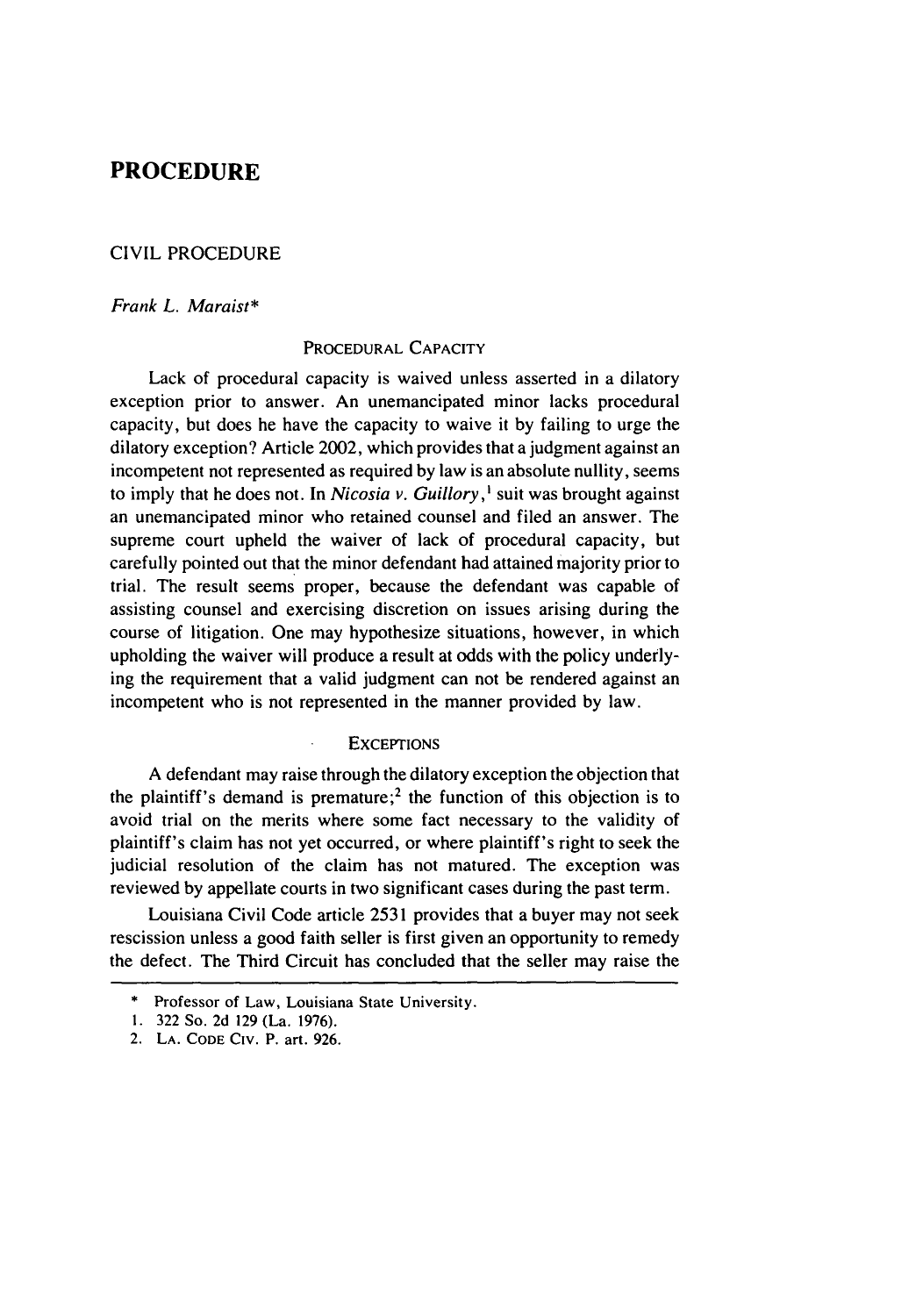defense of lack of opportunity to repair through the objection of prematurity. 3

The supreme court holds that the defense that the plaintiff has not exhausted the administrative remedy<sup>4</sup> may be raised by answer, by the dilatory exception pleading prematurity, or by the peremptory exception of no cause of action.' Where the defendant chooses to assert the defense through the dilatory exception, he bears the burden of showing that an administrative remedy is available; upon such showing, the burden shifts to the plaintiff to prove that the administrative remedy is irreparably inadequate.

#### **JOINDER**

The provisions of the Code of Civil Procedure regulating joinder of claims and parties subsequent to the initial pleadings suffer from a number of defects. Two of these defects - the lack of a broad cross-claim,<sup>6</sup> and confusion as to when intervention is proper - faced the Fourth Circuit in *Gallin v. Travelers Insurance Co.*<sup>7</sup> A personal injury plaintiff sought judgment against two alleged tortfeasors; one of the co-defendants attempted to enforce a claim for her own damages against the co-defendant and another by a "third party pleading." The co-defendant urged improper joinder because under article 1111 third party practice may be used only to assert that a party is liable to the original defendant "for all or part of the principal demand." The court agreed, but concluded that the pleading could be maintained as an intervention by the co-defendant into the claim by the original plaintiff.<sup>8</sup>

3. Jordan v. LeBlanc & Broussard Ford, Inc., 332 So. 2d 534 (La. App. 3d Cir. 1976).

4. See O'Meara v. Union Oil Co., 212 La. 745, 33 So. 2d 506 (1947) (administrative remedies must be exhausted before relief can be sought from the courts, except in extreme cases or where irreparable injury would otherwise result).

5. Steeg v. Lawyers Title Ins. Corp., 329 So. 2d 719 (La. 1976). The latter method is available only if the failure to exhaust the administrative remedy appears on the face of the petition, without resort to introduction of evidence.

6. Article 1111 permits a defendant to "bring in any person, including a  $codefendant$ , who  $\ldots$  is or may be liable to him for all or part of the principal demand." (Emphasis added). There is no express statutory authority, however, for other kinds of cross-claims, including, for example, a co-defendant's claim for the damages he has sustained.

7. 323 So. 2d 908 (La. App. 3d Cir.), cert. denied, 329 So. 2d 452 (La. 1976).

8. This theory of cross-claim by intervention has been urged by other Louisiana courts. See Bellow v. New York Fire and Marine Underwriters, Inc., 215 So. 2d 350 (La. App. 3d Cir. 1968). In Gehrv. *Department of Highways,* 337 So. 2d691 (La. App. 4th Cir. 1968), the co-defendant filed a third party complaint against its co-defendant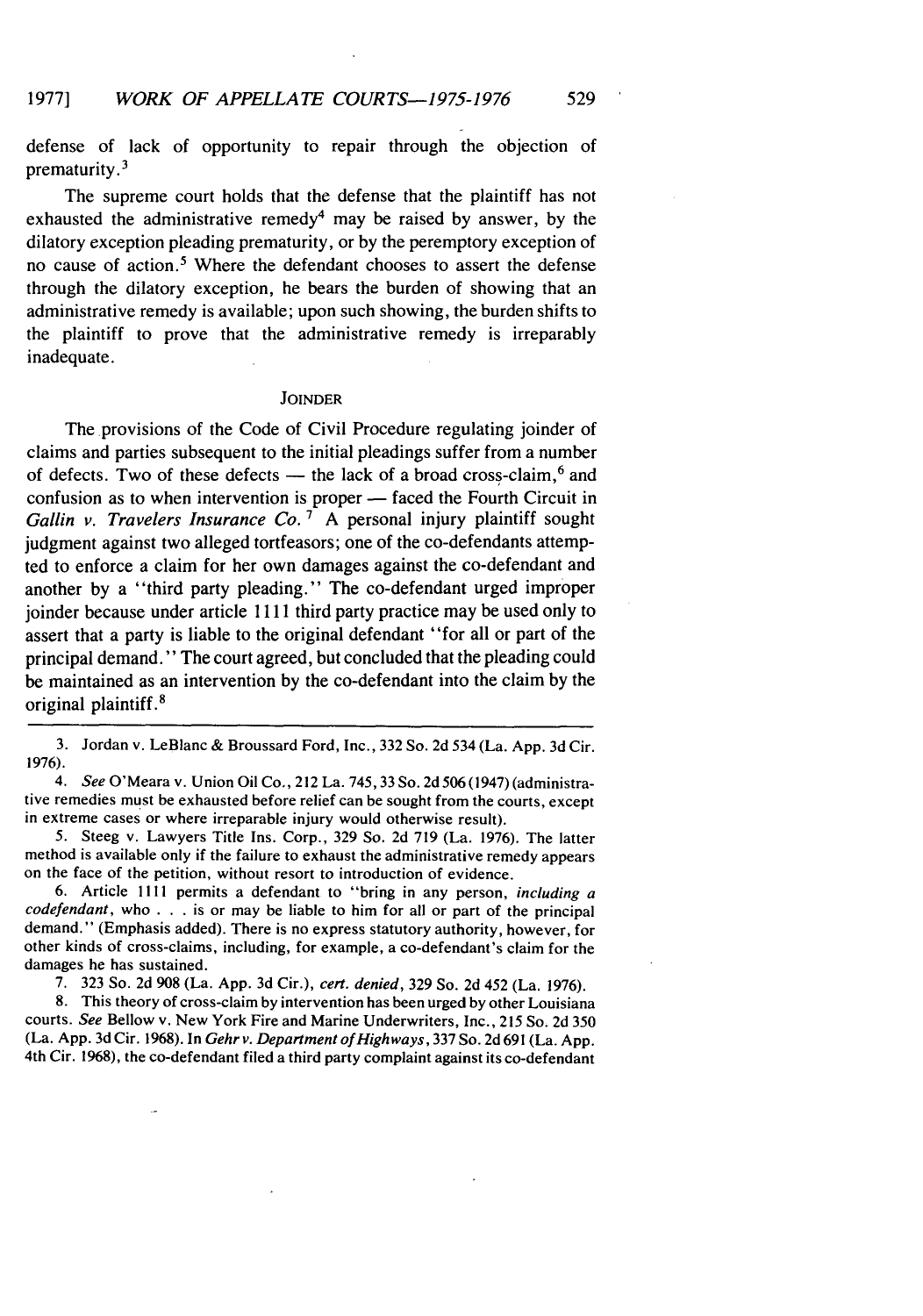### *LOUISIANA LAW REVIEW*

This approach brought the court squarely into conflict with its earlier restrictive interpretation of article 1091,<sup>9</sup> which provides that intervention is proper when the intervenor asserts a right relating to the "object of the pending action. . . .<sup>'10</sup> The court previously had ruled that the "object" of the principal demand was the claim asserted by the original plaintiff, thus permitting intervention only by an assignee or co-owner of that claim.<sup>11</sup> In *Gallin,* the Fourth Circuit reversed its earlier ruling, bringing it in line with the Third Circuit, which has given a broader interpretation to the phrase "object of the principal demand." **<sup>2</sup>**Having found intervention proper, the court then upheld the cross-claim by permitting the co-defendant to "intervene" into the initial demand. The decision in *Gallin* is commendable in result, but the questionable use of intervention points up the need for a procedural device comparable to the cross-claim in federal and common law practice. Rigid rules preventing joinder of related claims serve as a stumbling block to the attainment of judicial efficiency; the better view is to provide procedural devices for all types of joinder of related claims and leave the matter within the broad discretion of the trial judge. If the initial decision to permit joinder subsequently proves inefficient or unfair to any party, the trial court can rectify the matter by ordering severance or separate trial.

#### DEFAULT JUDGMENTS

The Louisiana Code of Civil Procedure provides that "if no answer is filed timely .... confirmation of a judgment of default may be made after two days  $\ldots$   $\ldots$  <sup>14</sup> Article 928 permits the pleading of a peremptory exception "at any stage prior to submission of the case for decision."<sup>15</sup> What if a defendant files the peremptory exception after the entry of judgment of default (preliminary default) but prior to confirmation? The Third Circuit, in *American Bank & Trust Co. v. Marbane Investments, Inc.,16* holds that the filing of the peremptory exception "suspends the

- 14. **Id.** art. 1702.
- 15. Id. art 928.
- 16. 337 So. 2d 1209 (La. App. 3d Cir. 1976).

and a non-party; the court permitted the action against the original co-defendant as an intervention into the initial action, and then approved the joinder of the non-party pursuant to article 463 of the Code of Civil Procedure.

<sup>9.</sup> See Resor v. Mouton, 200 So. 2d 308 (La. App. 4th Cir. 1967).

<sup>10.</sup> **LA.** CODE CIv. P. art. 1091.

**<sup>11.</sup>** 200 So. 2d 308 (La. App. 4th Cir. 1967).

<sup>12.</sup> Bellow v. New York Fire and Marine Underwriters, Inc., 215 So. 2d 350 (La. App. 3d Cir. 1968).

<sup>13.</sup> LA. CODE CIv. P. arts. 465 and 1038.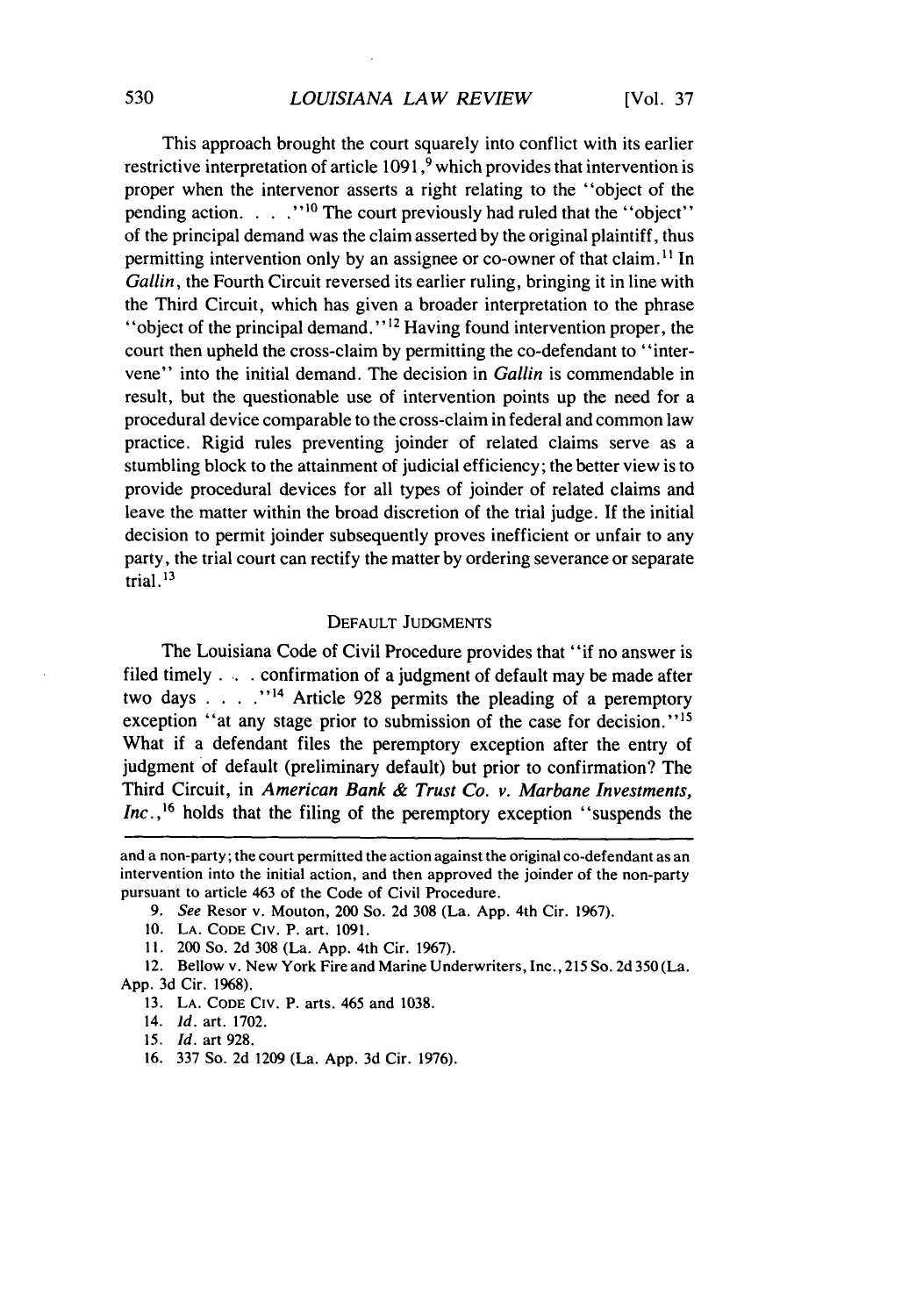effect of the default," and the preliminary default may not be validly confirmed until disposition is made of the exception. Thus a judgment obtained by confirmation of default while a peremptory exception is pending is invalid because it is not founded upon a "validly effective"  $\det$  default<sup>17</sup>

#### JURY TRIAL

A party may demand trial **by** jury of any issue triable of right **by** a jury in a pleading filed within ten days after the service of the last pleading directed to such issue.<sup>18</sup> The Second Circuit, citing a "well established policy of our law favoring a litigant's right to a jury trial," **1 <sup>9</sup>**concludes that the trial judge has discretion to grant a jury trial where the request has not been timely made. The court indicated, however, that the discretion might be abused if prejudice would result to an adverse party.

#### MODIFICATION OF JUDGMENTS IN THE TRIAL COURT

**If** the trial judge concludes that a jury verdict is so excessive or inadequate that a new trial should be granted for that reason only, he may indicate to the proper party within what time an additur or remittitur may be entered.20 The Code permits this procedure, however, only if the amount of the excess or inadequacy of the verdict "can be separately and fairly ascertained. **"21** The Second Circuit concluded that general damages such as pain and suffering or loss of love and affection cannot be separately and fairly ascertained, and thus the trial judge is powerless to suggest an additur or remittitur when he determines that an award of such damages is excessive.<sup>22</sup> After the Third Circuit reached a contrary conclusion,<sup>23</sup> the supreme court granted writs and, in an opinion **by** Justice Dixon in *Miller v.* Chicago *Ins. Co.,* proceeded to a thorough discussion of the additur and remittitur provisions.<sup>24</sup> Writing for a five-man majority,<sup>25</sup> Justice Dixon noted that the interpretation placed **by** the Second Circuit would render the

<sup>17.</sup> *See* LA. CODE CIv. P. art. 2002 (2).

<sup>18.</sup> Id. art. 1732.

<sup>19.</sup> O'Neal v. Cascio, 324 So. 2d 539, 541 (La. App. 2d Cir. 1975).

<sup>20.</sup> LA. CODE **CIV.** P. art. 1813.

<sup>21.</sup> Id,

<sup>22.</sup> Parks v. Liberty Mut. Ins. Co., 291 So. 2d 505 (La. App. 2d Cir.), *aff'd,* 292 So. 2d 240 (La. 1974).

<sup>23.</sup> Miller v. Chicago Ins. Co., 306 So. 2d 355 (La. App. 3d Cir.), *aff'd,* 320 So. 2d 124 (La. 1975).

<sup>24. 320</sup> So. 2d 134 (La. 1975).

<sup>25.</sup> Justice Sanders dissented without reasons, and Justice Barham recused.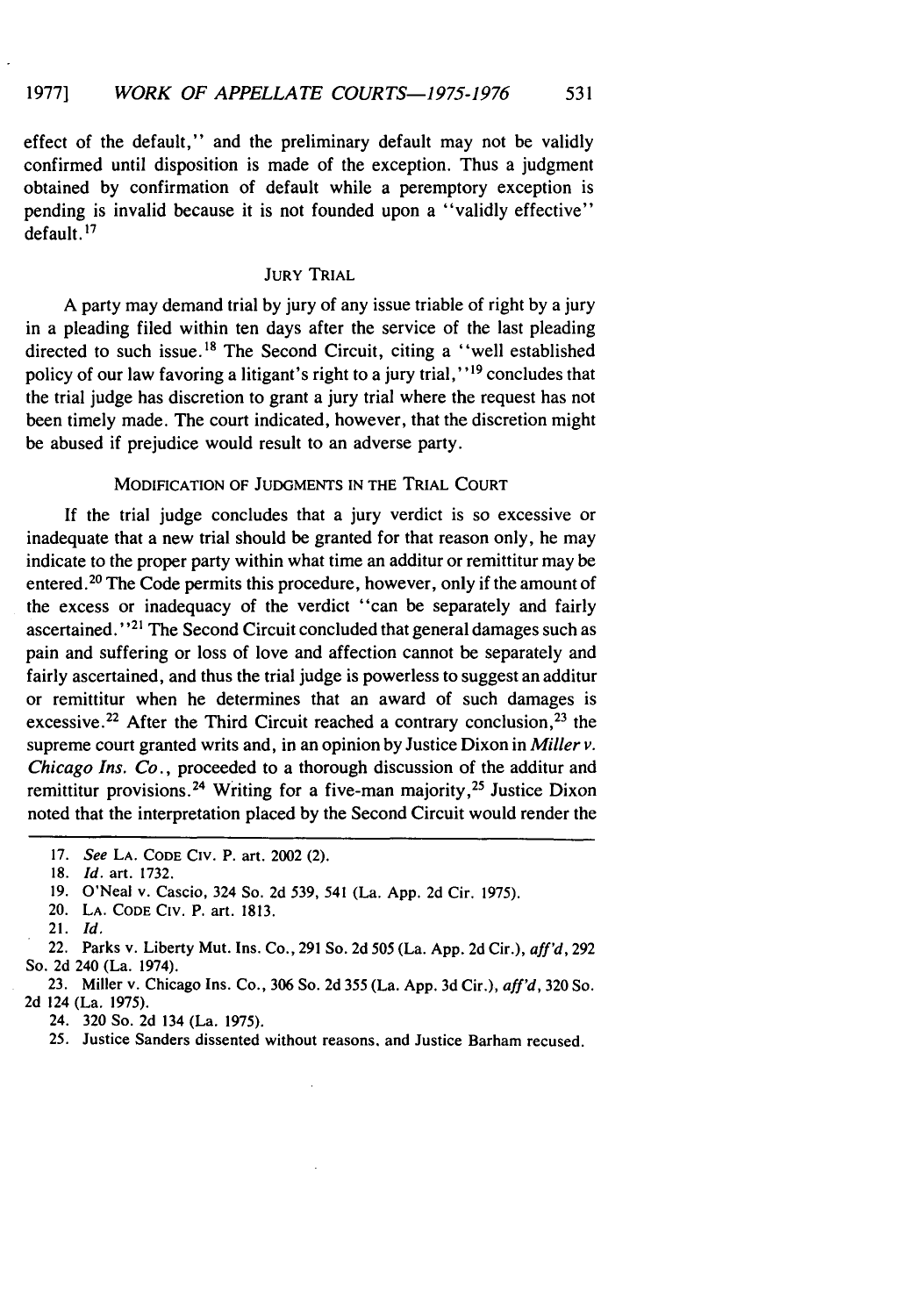devices "almost totally useless."<sup>26</sup> He concluded that damages can be separately and fairly ascertained, permitting additur or remittitur, whenever the issue of quantum is clearly and fairly separable from the other issues in the case. The case before the court, in which liability had been stipulated, fell within that test, and the additur suggested by the trial judge in lieu of a new trial was proper.

The rule adopted by the court should apply where liability is stipulated or is ascertained in a separate trial, or where the quantum of damages is fixed by agreement or by law. It is doubtful that it will be applied in a tort action in which the award of damages through the general verdict reflects jury division on the question of liability. In such a case, a jury frequently effects a kind of comparative negligence by the size of the verdict; it is doubtful whether the *Miller* doctrine can be extended to such a case, and the trial judge is left with no alternative to granting a new trial when he disagrees with the jury's allocation of fault.

Another issue resolved in *Miller* is whether the party who accepts the additur or remittitur acquiesces in the judgment and thereby waives his right to appeal on that issue. The theory underlying additur and remittitur is that a party by accepting the trial judge's suggestion agrees to promote judicial efficiency by avoiding a new trial on the issue of quantum; permitting that party to appeal on that issue would defeat the purpose of the procedure. In *Miller*, the supreme court adopts the Wisconsin rule:<sup>27</sup> if the opposing party appeals, the party accepting the additur or remittitur is permitted to raise the issue of the propriety of the judge's action in ordering the additur or remittitur, but where there is no appeal by the opponent, the party accepting the additur or remittitur is precluded from raising that issue on appeal.<sup>28</sup>

The *Miller* decision also prescribes the standard which the appellate court should apply in reviewing the propriety of additur or remittitur. The First Circuit had found that if the award by the jury and the amended award after additur or remittitur are both within the "much discretion" awarded to the trier of fact under article 1934 of the Civil Code, the trial judge abuses his discretion in suggesting the additur or remittitur, and the appellate court should reinstate the jury's verdict **. <sup>29</sup>**The Third Circuit, however, held that if the amount of damages suggested by the trial judge and reflected in the additur or remittitur is within the discretion granted the trier of fact, the judgment should be affirmed.<sup>30</sup> The supreme court agreed with the reason-

<sup>26. 320</sup> So. 2d at 139.

<sup>27.</sup> Id. at 138.

<sup>28.</sup> See Plesko v. City of Milwaukee, 19 Wis. 210, 210 N.W.2d 130 (1963).

<sup>29.</sup> Sukker v. Newsom, 264 So. 2d 228 (La. App. 1st Cir. 1972).

<sup>30. 306</sup> So. 2d at 359 (La. App. 3d Cir. 1975).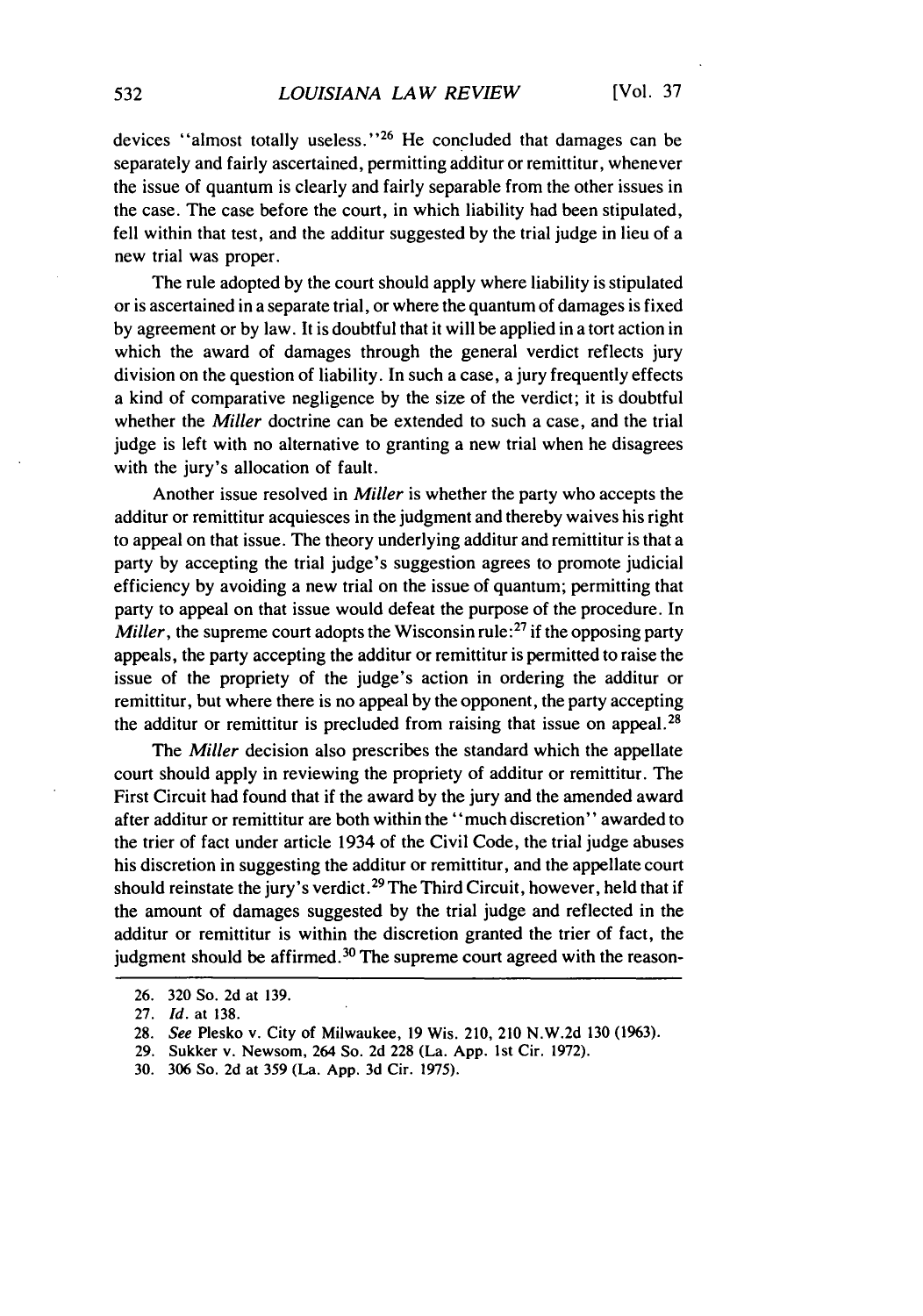ing of the Third Circuit and held that appellate review should be limited to the final judgment of the court reflecting the additur or remittitur.

#### APPEALS

An appeal is perfected, and the jurisdiction of the district court is divested, when a litigant obtains an order of appeal and posts the proper bond within the delay allowed by law.<sup>31</sup> The district court retains jurisdiction for limited purposes, including a proceeding to "test the solvency of the surety . . . [and] . . . consider objections to the form, substance, and sufficiency of the appeal bond, and permit the curing thereof." $32$  The Code further provides that "within four days, exclusive of legal holidays, of the rendition of judgment holding the original bond insufficient or invalid, or at any time if no rule to test the original bond has been filed, the party furnishing it may correct any defects therein by furnishing a new or supplemental bond" $33$  and "[t]he new or supplemental bond is retroactive to the date the original bond was furnished, and maintains in effect the order **. . .**conditioned on the furnishing of . . .[it]. . . **.**

In Guilliot v. *City* of *Kenner,35* appellant filed an appeal bond which was not signed by the principal or the surety; in addition, the affidavit forms on the reverse were entirely blank and unsigned. However, a power of attorney authorizing an agent to execute the bond for the surety was attached. The court of appeal on its own motion questioned its jurisdiction because of the failure of appellant to file an appeal bond. Appellant thereafter filed a supplemental bond. The court of appeal then dismissed, being of the opinion that it was without jurisdiction to entertain the appeal. On appeal, the supreme court affirmed, with three justices dissenting. <sup>36</sup>

The majority reasoned that while the appellate court does not have jurisdiction to consider the form, substance and sufficiency of an appeal bond, it does have the authority to determine whether what purports to be a bond is in fact a bond and whether it is timely filed. Since the bond in question did not bind the surety, it was no bond at all, and the action of the appellate court in dismissing the appeal was proper.

Justice Tate's dissent was based upon the rationale that an action to reform the bond could have been brought, at least against the agent who

<sup>31.</sup> LA. CODE CIv. P. art. 2088.

<sup>32.</sup> Id.

<sup>33.</sup> Id. art. 5124.

<sup>34.</sup> Id.

<sup>35.</sup> 326 So. 2d 359 (La. 1976).

<sup>36.</sup> Justices Tate, Calogero and Dennis dissented.